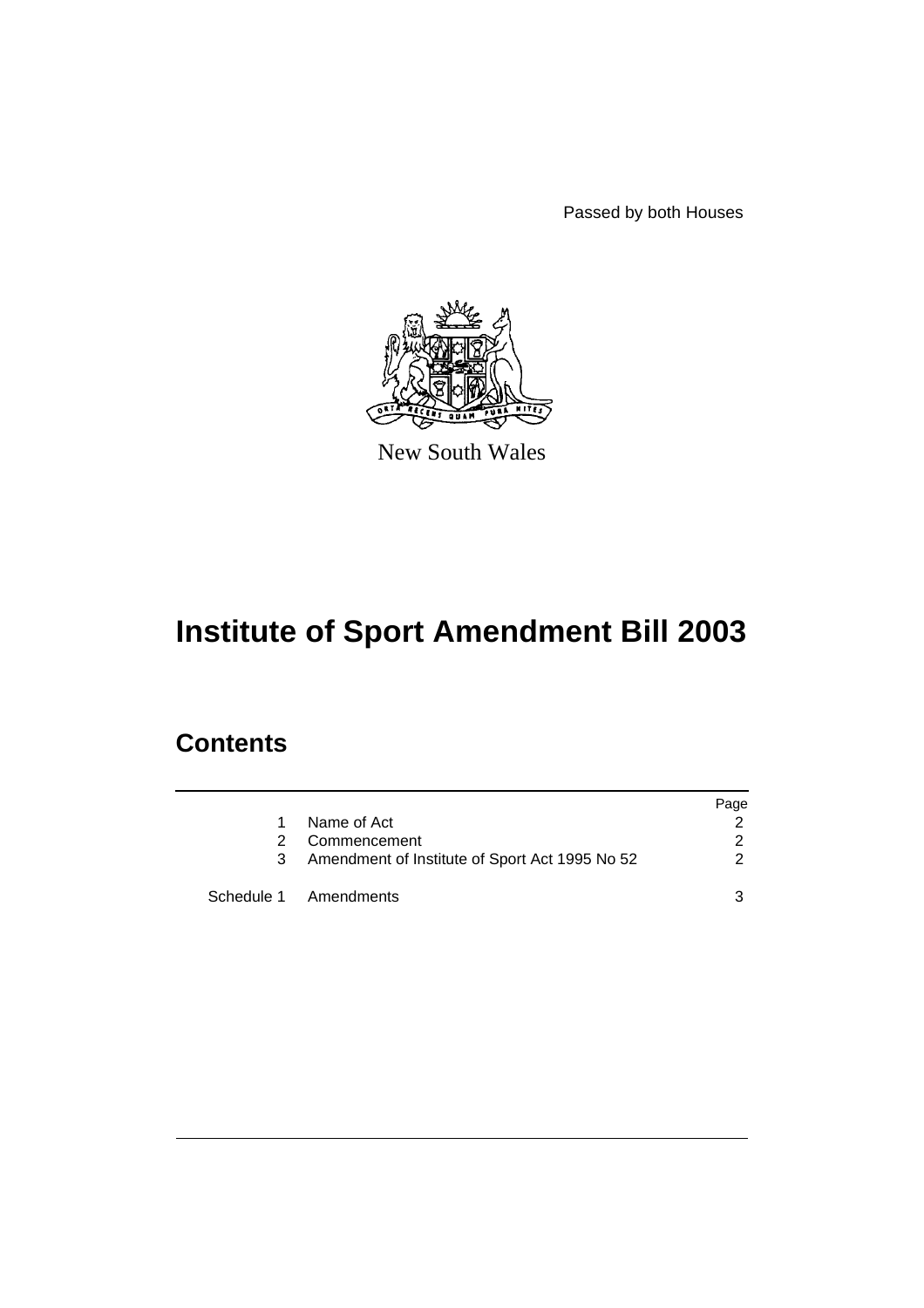*I certify that this PUBLIC BILL, which originated in the LEGISLATIVE ASSEMBLY, has finally passed the LEGISLATIVE COUNCIL and the LEGISLATIVE ASSEMBLY of NEW SOUTH WALES.*

> *Clerk of the Legislative Assembly. Legislative Assembly, Sydney, , 2003*



New South Wales

## **Institute of Sport Amendment Bill 2003**

Act No , 2003

An Act to amend the *Institute of Sport Act 1995* in relation to the staff of the New South Wales Institute of Sport and for other purposes.

*I have examined this Bill, and find it to correspond in all respects with the Bill as finally passed by both Houses.*

*Chairman of Committees of the Legislative Assembly.*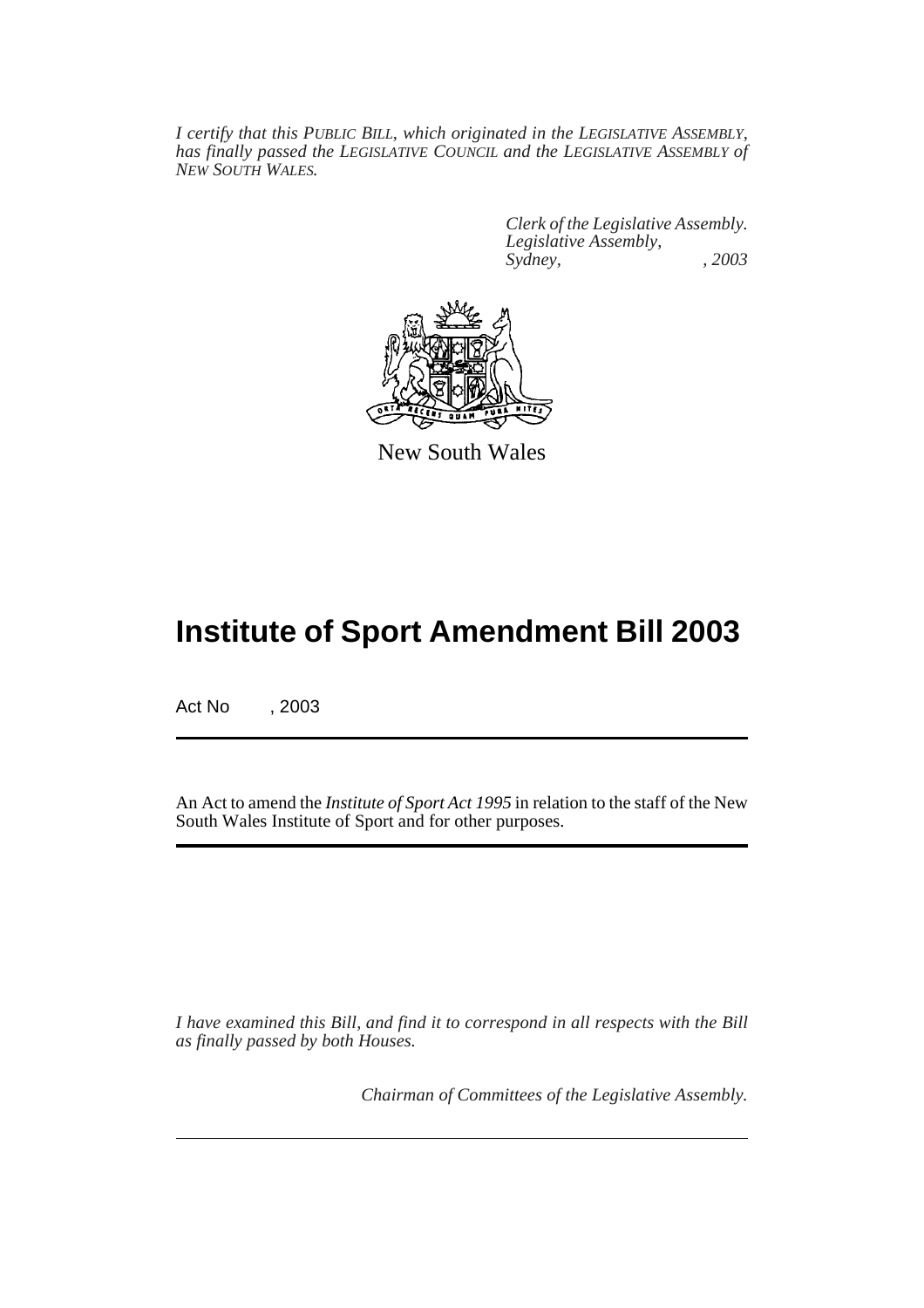#### **The Legislature of New South Wales enacts:**

#### **1 Name of Act**

This Act is the *Institute of Sport Amendment Act 2003*.

#### **2 Commencement**

This Act commences on a day or days to be appointed by proclamation.

### **3 Amendment of Institute of Sport Act 1995 No 52**

The *Institute of Sport Act 1995* is amended as set out in Schedule 1.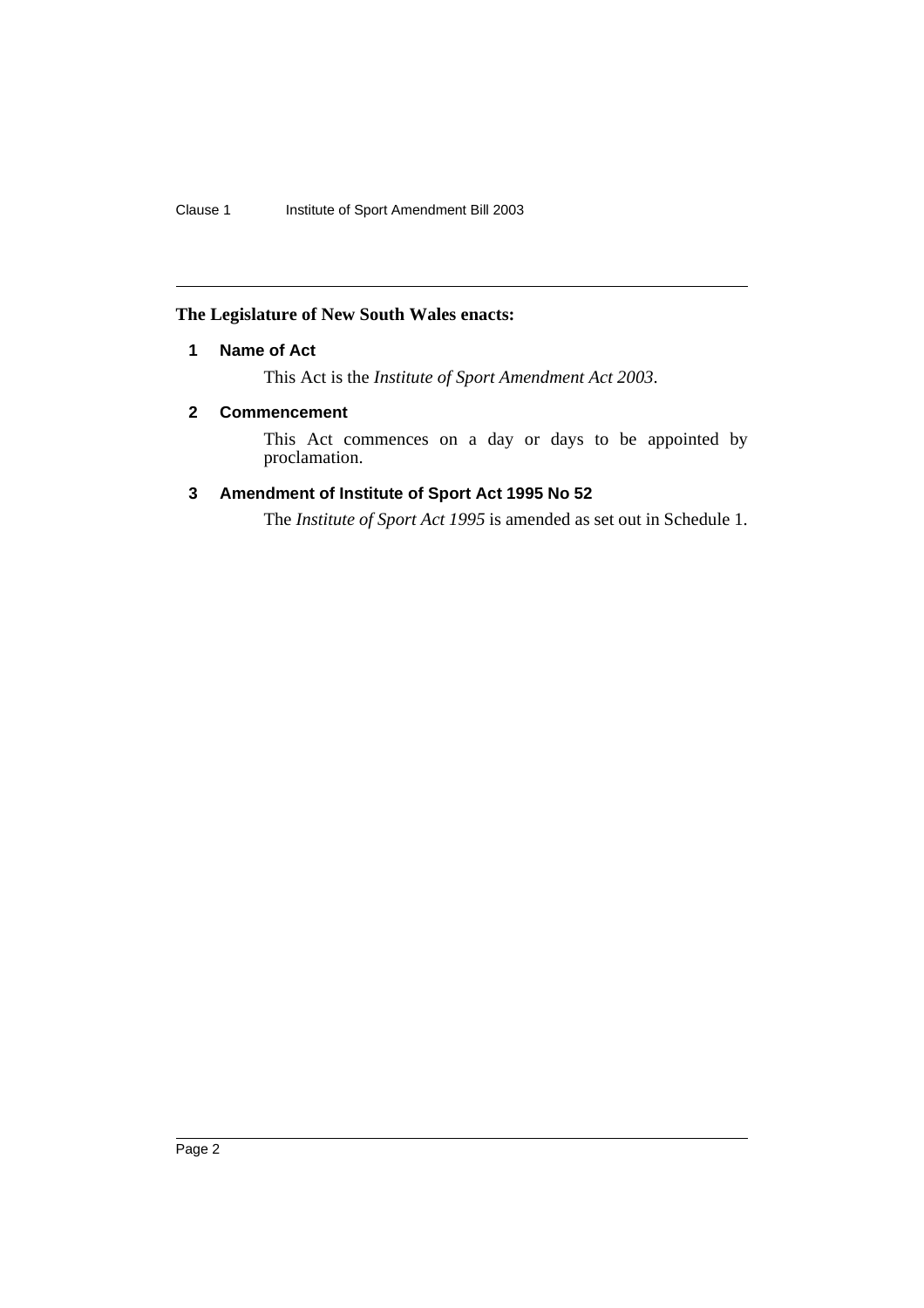Institute of Sport Amendment Bill 2003

Amendments **Schedule 1** and the set of the set of the set of the set of the set of the set of the set of the set of the set of the set of the set of the set of the set of the set of the set of the set of the set of the set

(Section 3)

## **Schedule 1 Amendments**

#### **[1] Section 3 Definitions**

Omit the definition of *Director*.

#### **[2] Section 17**

Omit the section. Insert instead:

#### **17 Chief executive officer**

- (1) The Board may, in consultation with the Minister, appoint a chief executive officer of the Institute. Chapter 2 of the *Public Sector Employment and Management Act 2002* does not apply to or in respect of the chief executive officer.
- (2) The chief executive officer is a member of staff of the Institute.
- (3) The chief executive officer is responsible for the day-to-day management of the Institute subject to and in accordance with the policies and other decisions of the Board and subject to any direction of the Minister.
- (4) Any act, matter or thing done in the name of, or on behalf of, the Institute by the chief executive officer is taken to have been done by the Institute.

#### **[3] Section 18**

Omit the section. Insert instead:

#### **18 Staff of Institute**

- (1) The Institute may employ such staff as may be necessary to enable the Institute to exercise its functions. Chapter 2 of the *Public Sector Employment and Management Act 2002* does not apply to or in respect of any such staff.
- (2) The regulations may make provision for or with respect to the employment of the staff of the Institute, including the conditions of employment and the discipline of any such staff.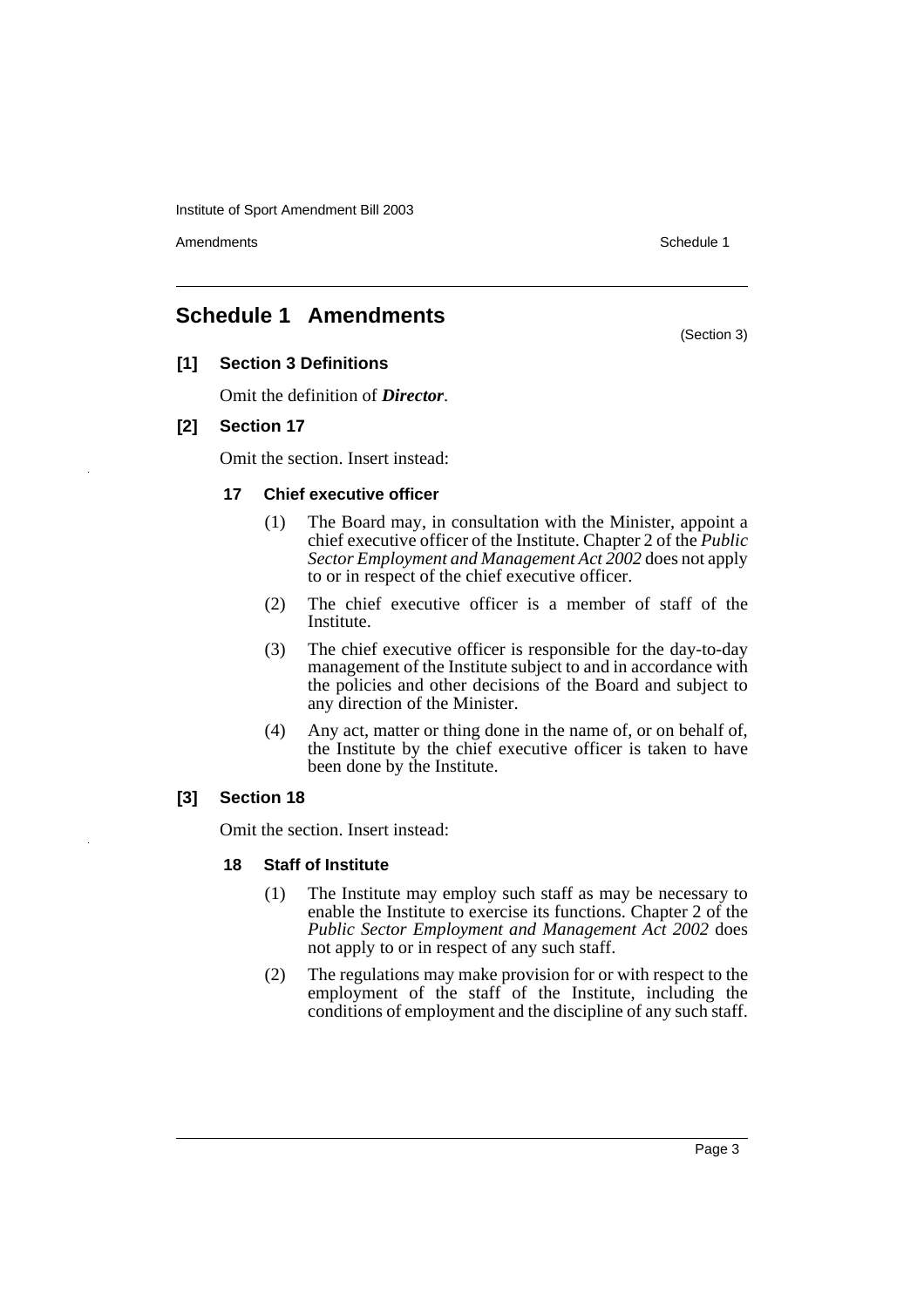#### Institute of Sport Amendment Bill 2003

Schedule 1 Amendments

- (3) The Institute may arrange for the use of the services of any staff (by secondment or otherwise) or facilities of a Government agency. For the purposes of this Act, a person whose services are made use of under this section is a member of staff of the Institute.
- (4) The Institute may engage consultants for the purposes of getting expert advice.

#### **[4] Section 19 Sporting Development Advisory Committee**

Omit the section.

#### **[5] Section 24 Payments from Fund**

Omit "Director". Insert instead "chief executive officer".

#### **[6] Section 27**

Omit the section. Insert instead:

#### **27 Personal liability of members of the Board and certain other persons**

A matter or thing done or omitted to be done by:

- (a) the Institute, or
- (b) a member of staff of the Institute, or
- (c) the Board or a committee of the Board, or
- (d) a member of the Board, a member of a committee of the Board or any person acting under the direction of the Board or of a committee of the Board,

does not, if the matter or thing was done or omitted to be done in good faith for the purpose of executing this Act, subject the member or a person so acting personally to any action, liability, claim or demand.